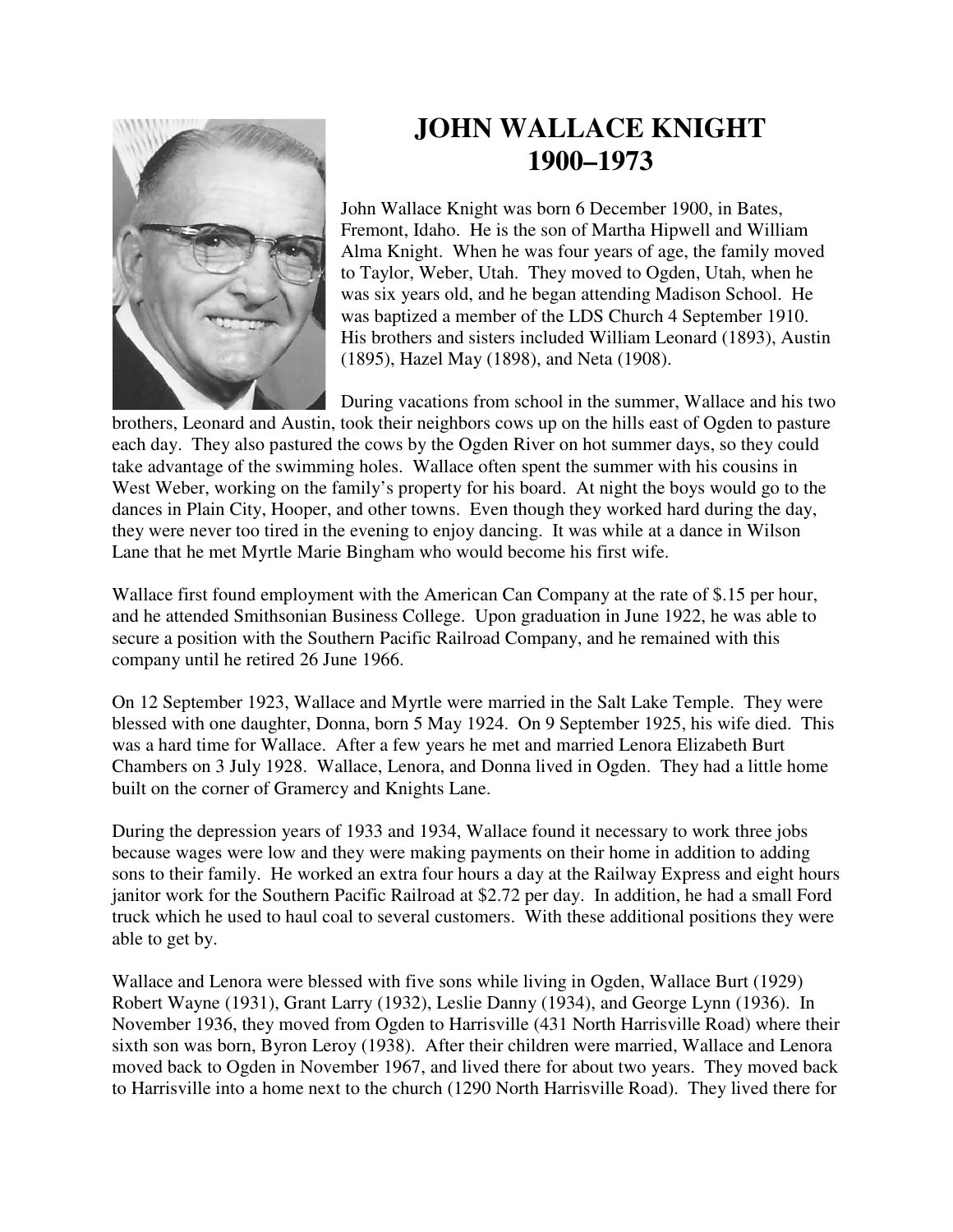three or four years before moving to 775 North Harrisville Road where they lived the remainder of their lives.

Wallace held many positions in the LDS Church including bishop of the Harrisville ward for five years from 1953 to 1958. He was serving as bishop when the church was remodeled and the old chapel taken down and replaced with a new one. As a young man he served a one year mission, Oct 1926-1927, to the Western States, with headquarters in Denver, Colorado. Wallace was always interested in athletics and enjoyed the time he served as Athletic Director while on the North Weber Stake Mutual Board. He directed the basketball schedule which included fourteen wards for three years. During this time there were some outstanding teams including the all church champions one year.

Wallace was active in the community. When the town of Harrisville first incorporated, he was sworn in, 10 April 1962, as one of the five members of the Harrisville Town Board. He continued to serve on the city council after the city became a third class city until November 1966.

Like Wallace, four of their sons, Burt, Wayne, Dan, and Lynn, became railroaders and worked at one time in the same place—The mechanical department. Since Wallace worked for the railroad, he and Lenora took advantage of the free transportation made available to them. They were able to travel extensively throughout the United States and twice into Canada. They also traveled to Cuba. After retirement, they spent eleven winters in Mesa, Arizona where they enjoyed attending the Mesa LDS Temple.

On 13 July 1970, Wallace suffered a stroke. Lenora was able to care for him with the help of her sons until he died 24 June 1973. He is buried in the Ogden City cemetery.

## **SOURCE:**

Harrisville City Records.

Knight, Byron. Family records.

Knight, Marcia. Autobiography of John Wallace Knight.